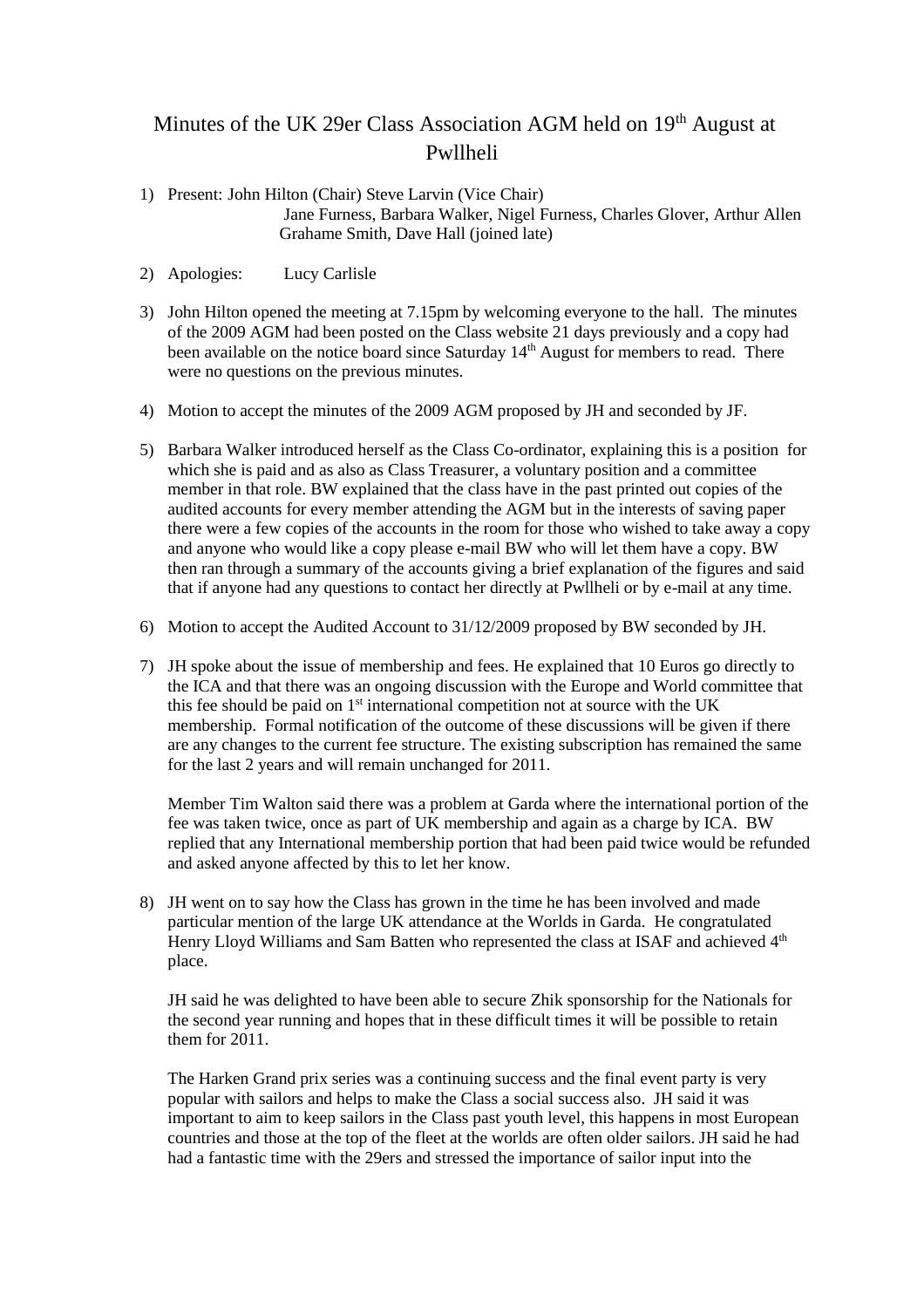decision making in the class. With a wish of good luck to all JH closed the Chairman's address.

BW thanked JH on behalf of the committee and said that they had a small gift for him as a memento of his time with the Class.

9) JH proceeded to the next item which was the motion to propose new committee members. JH explained that we were in the unusual position of having a large number of people standing for committee and that although there had been a notice on the website for several weeks asking those interested in standing for committee he had only that day received notification of many of the names. There were 21 in all, 11 nominees having previously notified intention to stand.

Nominees : Steve Larvin, Jane Furness, Nigel Furness, Barbara Walker, Charles Glover, Lucy Carlisle, Arthur Allen, Dave Hall, Graham Smith, Adam Larvin, Becky Wallbank, Simon Loveridge, Debbie Cooper, Tom Harris, Jo Hawkins, Phil Berry, Jack Payne, Paul Rogers Ben Cooper, Martin Orton, Peter Bucktrout.

A member stated that existing and new committee members should introduce themselves and give a brief explanation of why they are standing for committee. All nominees did this.

All members in the hall had a voting card and JH explained the procedure of raising your card if you were in favour of a nominee.

10) The vote proceed to the first name on the list that being Barbara Walker. There was difficulty in counting the large number of votes received accurately as hands held in the air were getting tired as the vote was counted and re-checked. It was decided to ask those voting for BW to file out of the door so an accurate count could be taken. This being done it was obvious that to adopt this approach for all nominees would take hours. A decision was taken to prepare a ballot paper and within 20 minutes papers were distributed to members in exchange for their voting card and then a vote was taken.

As time was running on and members in the hall were eager to go home it was proposed by CG that the rest of the Agenda be adjourned until the next meeting due to take place the following day at 09.30 when the members had been elected to office. Seconded by SL.

The votes were counted and there was a tie in votes between two nominees, Lucy Carlisle and Jo Hawkins. There followed a show of hands in the hall and the votes were Lucy Carlisle 29 Jo Hawkins 20. Lucy Carlisle was duly elected.

There are a maximum of 12 places available on the main committee and the 12 nominees voted in by the members standing for re-election were: Barbara Walker Jane Furness Nigel Furness Steve Larvin Dave Hall Graham Smith Lucy Carlisle New Committee members: Adam Larvin Becky Wallbank Martin Orton Peter Bucktrout Ben Cooper